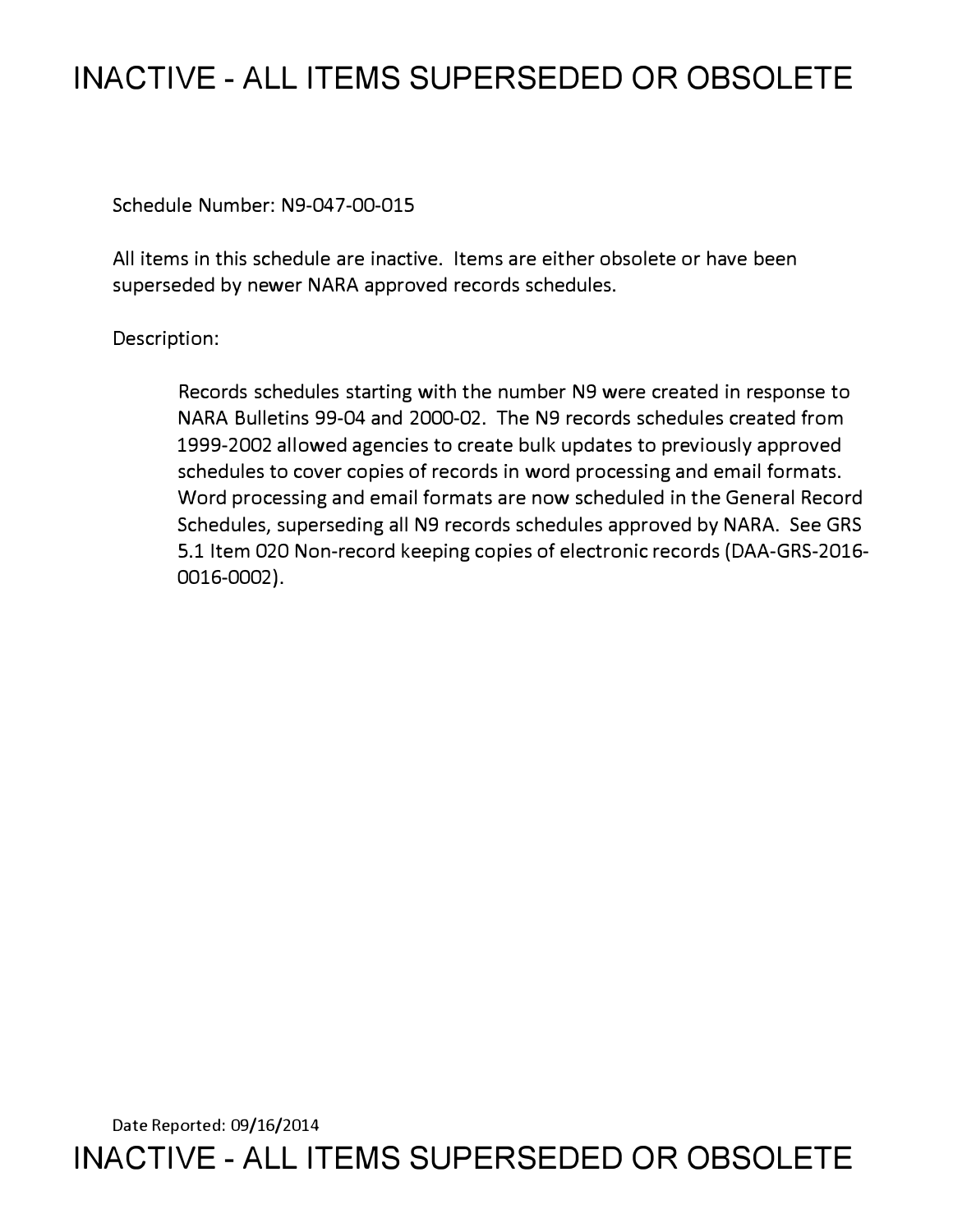| NATIONAL ARCHIVES & RECORDS ADMINISTRATION<br>To<br>Date received or 2000<br>8601 ADELPHI ROAD COLLEGE PARK, MD 20740-6001<br>FROM (Agency or establishment)<br>1<br><b>Social Security Administration</b><br><b>MAJOR SUBDIVISION</b><br>2<br><b>MINOR SUBDIVISION</b><br>3<br>NAME OF PERSON WITH WHOM TO<br><b>TELEPHONE NUMBER</b><br><b>DATE</b><br>5.<br><b>CONFER</b><br><b>Stanley Nusenko</b><br>410/965-8987<br>$6 - 9 - 00$<br>FAX 410/966-1704<br>6<br><b>AGENCY CERTIFICATION</b><br>I hereby certify that I am authorized to act for this agency in matters pertaining to the disposition of its records and that the<br>records proposed for disposal on the attached _______ page(s) are not needed now for the business for this agency or will not be<br>needed after the retention periods specified, and that written concurrence from the General Accounting Office, under the<br>provisions of Title 8 of the GAO Manual for Guidance of Federal Agencies,<br>$\bigotimes$ is not required<br>$\Box$ is attached, or<br>SIGNATURE OF AGENCY REPRESENTATIVE<br><b>DATE</b><br><b>TITLE</b><br>11/23/94<br>trank T.<br>7 ITEM NO<br>8 DESCRIPTION OF ITEM AND PROPOSED DISPOSITION<br><b>Policy Files</b><br>(See attached submission in response to<br>NARA Bulletin 99-04) | <b>JOB NUMBER</b><br>$N9 - 47 - 00 - 15$                                                                                                                                                                                      |
|--------------------------------------------------------------------------------------------------------------------------------------------------------------------------------------------------------------------------------------------------------------------------------------------------------------------------------------------------------------------------------------------------------------------------------------------------------------------------------------------------------------------------------------------------------------------------------------------------------------------------------------------------------------------------------------------------------------------------------------------------------------------------------------------------------------------------------------------------------------------------------------------------------------------------------------------------------------------------------------------------------------------------------------------------------------------------------------------------------------------------------------------------------------------------------------------------------------------------------------------------------------------------------------------------|-------------------------------------------------------------------------------------------------------------------------------------------------------------------------------------------------------------------------------|
|                                                                                                                                                                                                                                                                                                                                                                                                                                                                                                                                                                                                                                                                                                                                                                                                                                                                                                                                                                                                                                                                                                                                                                                                                                                                                                  |                                                                                                                                                                                                                               |
|                                                                                                                                                                                                                                                                                                                                                                                                                                                                                                                                                                                                                                                                                                                                                                                                                                                                                                                                                                                                                                                                                                                                                                                                                                                                                                  | <b>NOTIFICATION TO AGENCY</b>                                                                                                                                                                                                 |
|                                                                                                                                                                                                                                                                                                                                                                                                                                                                                                                                                                                                                                                                                                                                                                                                                                                                                                                                                                                                                                                                                                                                                                                                                                                                                                  | In accordance with the provisions of $44 \cup S \cup C$ 3303a, the<br>disposition request, including amendments, is approved<br>except for items that may be marked "disposition not<br>approved" or "withdrawn" in column 10 |
|                                                                                                                                                                                                                                                                                                                                                                                                                                                                                                                                                                                                                                                                                                                                                                                                                                                                                                                                                                                                                                                                                                                                                                                                                                                                                                  | ARCHIVIST OF THE UNITED STATES                                                                                                                                                                                                |
|                                                                                                                                                                                                                                                                                                                                                                                                                                                                                                                                                                                                                                                                                                                                                                                                                                                                                                                                                                                                                                                                                                                                                                                                                                                                                                  |                                                                                                                                                                                                                               |
|                                                                                                                                                                                                                                                                                                                                                                                                                                                                                                                                                                                                                                                                                                                                                                                                                                                                                                                                                                                                                                                                                                                                                                                                                                                                                                  | has been requested                                                                                                                                                                                                            |
|                                                                                                                                                                                                                                                                                                                                                                                                                                                                                                                                                                                                                                                                                                                                                                                                                                                                                                                                                                                                                                                                                                                                                                                                                                                                                                  | SSA Records Officer                                                                                                                                                                                                           |
|                                                                                                                                                                                                                                                                                                                                                                                                                                                                                                                                                                                                                                                                                                                                                                                                                                                                                                                                                                                                                                                                                                                                                                                                                                                                                                  | 9 GRS OR<br>10 ACTION TAKEN<br>SUPERSEDED JOB<br>(NARA USE ONLY)<br><b>CITATION</b>                                                                                                                                           |
|                                                                                                                                                                                                                                                                                                                                                                                                                                                                                                                                                                                                                                                                                                                                                                                                                                                                                                                                                                                                                                                                                                                                                                                                                                                                                                  |                                                                                                                                                                                                                               |

 $\label{eq:2.1} \mathcal{L}(\mathcal{L}(\mathcal{L})) = \mathcal{L}(\mathcal{L}(\mathcal{L})) = \mathcal{L}(\mathcal{L}(\mathcal{L})) = \mathcal{L}(\mathcal{L}(\mathcal{L}))$ 

 $\label{eq:2.1} \frac{1}{2}\left(\frac{1}{2}\left(\frac{1}{2}\right)^2\right)^2\left(\frac{1}{2}\left(\frac{1}{2}\right)^2\right)^2\left(\frac{1}{2}\left(\frac{1}{2}\right)^2\right)^2\right)^2.$